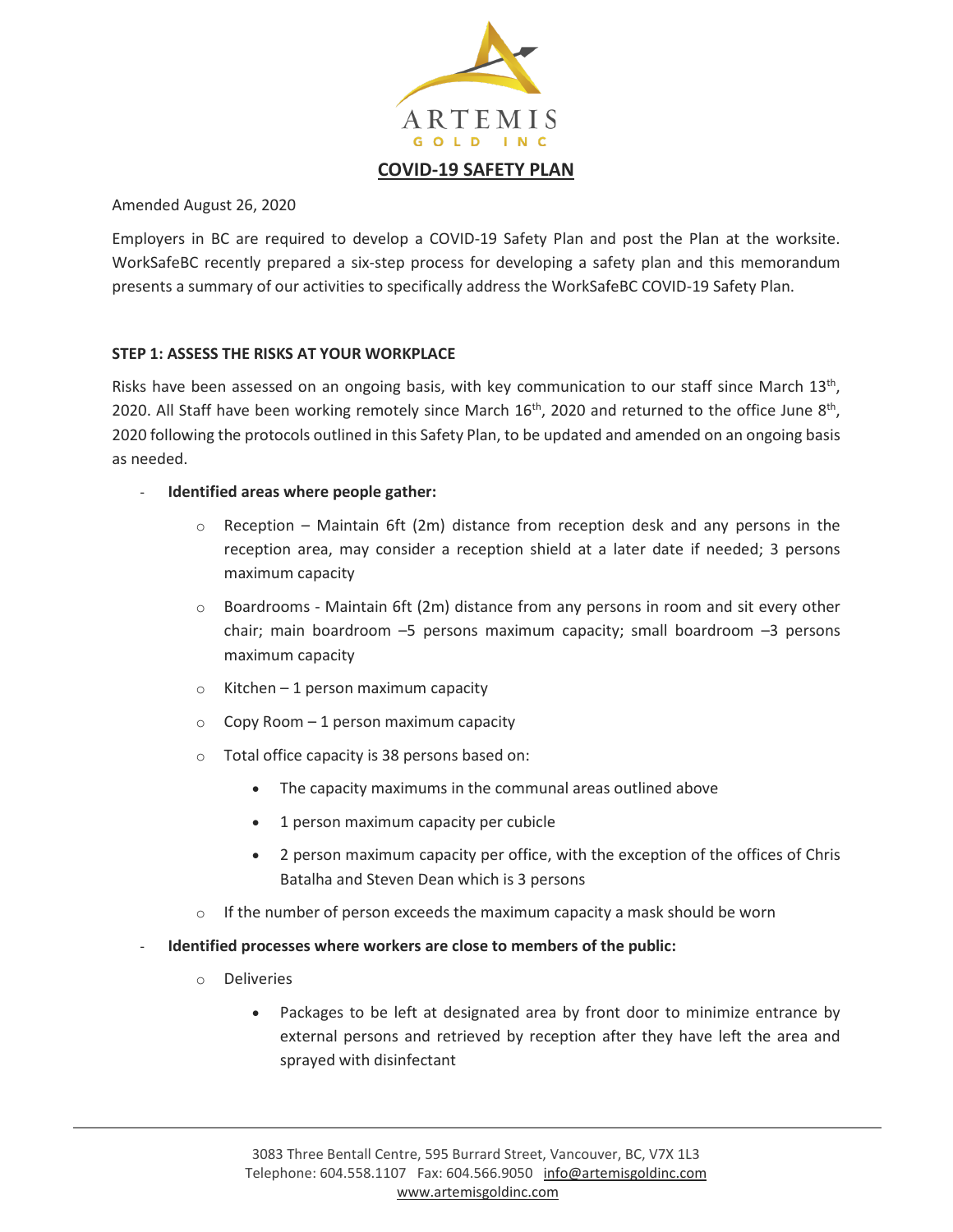- If a signature is required, the delivery person must provide their contact information for the sign-in sheet at reception
- **Identified shared tools/machinery:**
	- o Boardroom Chairs/Table; Phone; TV Remote/Computer
		- Advise meetings to be held via teleconference to minimize outside visitors; Limit to one meeting per day per boardroom when possible; disinfectant wipe/spray all touched items after use
	- o Kitchen Appliances, Dishware/Cutlery; Snacks; Sink
		- No appliances will be used until further notice; exception of the fridge for single use items, and the water cooler and the dishwasher
		- Shared dishware must be placed directly in the dishwasher after use; single use compostable cutlery will be use for the time being
		- Disinfectant wipe/spray all touched items after use (e.g. sink levers, water cooler levers, fridge door)
		- Single use drinks and packaged snacks may be available to staff; no communal snacks available (e.g. candy jar)
	- o Copy Room Printer/Copier; Cabinet; Safe; various other items
		- Use electronic options whenever possible to minimize paper use; disinfectant wipe/spray all touched items after use

### - **Identified surfaces people often touch:**

- $\circ$  Doorknobs recommended that staff keep their office doors open as much as possible; kitchen and copy room doors to be propped open
- $\circ$  Sink levers disinfectant wipe/spray after use; use personal hand sanitizer
- $\circ$  All high-touch areas as designated by Hudson Pacific (Bentall Building Manager) additional cleaning of these areas (M/W/F) have been added to the regular daily cleaning regiment

## **STEP 2: IMPLEMENT PROTOCOLS TO REDUCE THE RISKS AND STEP 3: DEVELOP POLICIES**

Clear and visible signs regarding new protocols and/or reminders of physical distancing and cleaning and hygiene have been posted throughout the office and at entrances. The steps taken were communicated to staff.

### 1. **Elimination Protocols:**

- **Building Access:**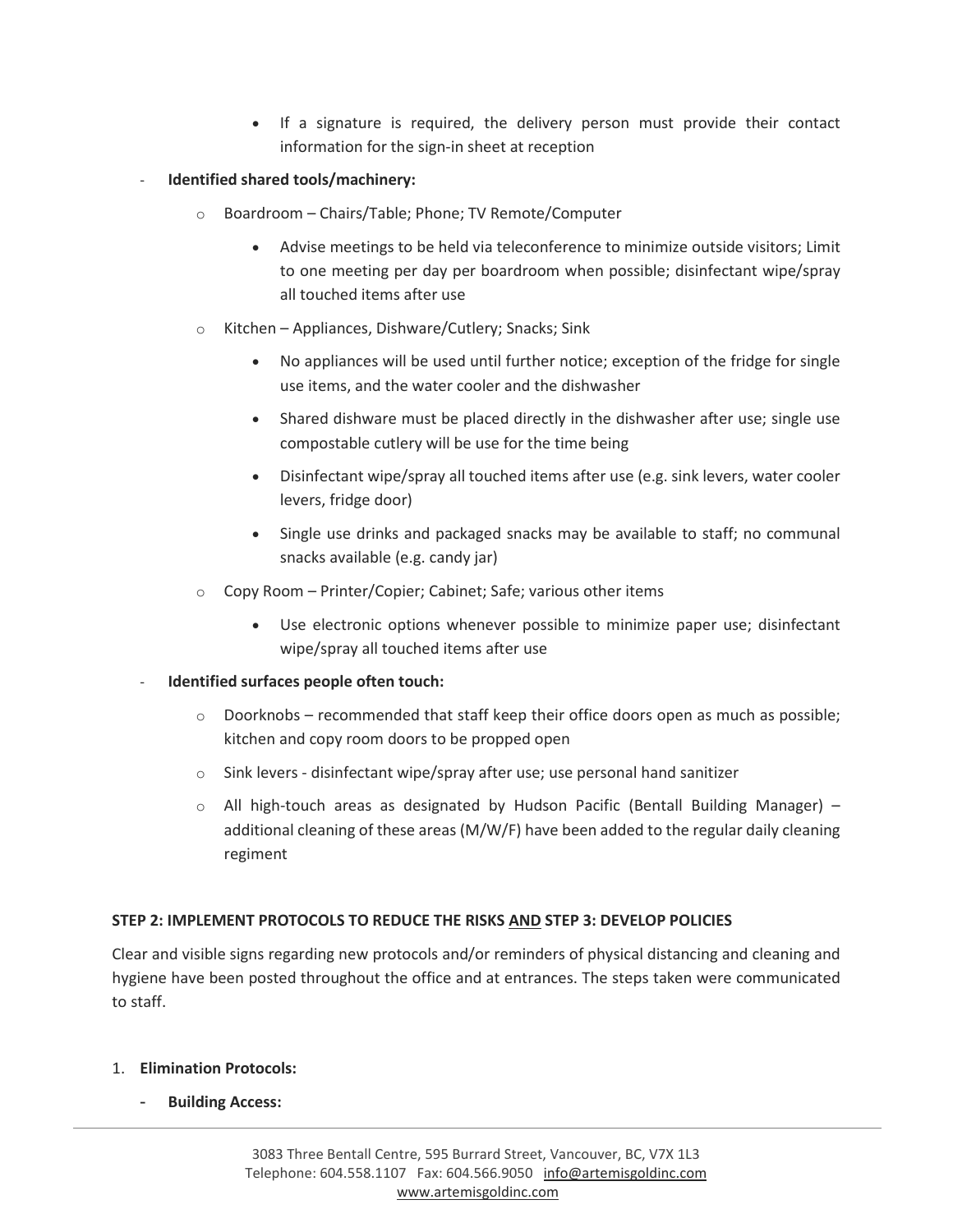- o Follow Hudson Pacific protocols in place for Bentall Center.
- o Automatic-sensors on doors and hand-sanitizer available at all entrances
- o Recommended to avoid scheduling in-person meetings at high-traffic times when possible (8am–10am/4pm-6pm)
- $\circ$  Employees to monitor how busy the elevators are at their regular start/finish times and if it affects them getting up to the office due to high volume a different schedule may be proposed

### **Office Access:**

- o Posted signage indicating that employees, contractors, or visitors exhibiting COVID-like symptoms are not allowed to enter the office
- o Hand-sanitizer available at the office entrance

## - **Workplace Operations:**

- $\circ$  Staff are required to report to management and stay home if they are feeling sick. Symptoms include fever, chills, new or worsening cough, shortness of breath, sore throat, and new muscle aches or headache. No exceptions.
- o Staff must report to management and go home immediately if any of the above symptoms come on while they are at the office. Any employees they have interacted with must also go home.
- $\circ$  If you find out you have been in contact with someone who tested positive for COVID-19, notify management, and call 811 for advice on the appropriate next steps.

## - **Workstations:**

- $\circ$  Work area density is 5m<sup>2</sup>/person and physical distancing of 6ft/2m will be practiced. Physical barriers can also be used.
- $\circ$  Staff are also advised to speak with management regarding any concerns and can relocate to another unoccupied workstation/office if necessary.
- o Work from home option is also available for staff as needed.
- o Where possible, cancel in-person meetings and hold meetings by teleconference, video conference, or email instead.

### - **Communal Spaces:**

- o Kitchen, boardrooms and copy room, etc. have limits to maximum occupancy to maintain physical distancing.
- o Staff are encouraged to eat at their desk or outside and stagger break times, and to avoid lineups or congregating.
- $\circ$  Communal foods will not be provided at this time, unless individually packaged.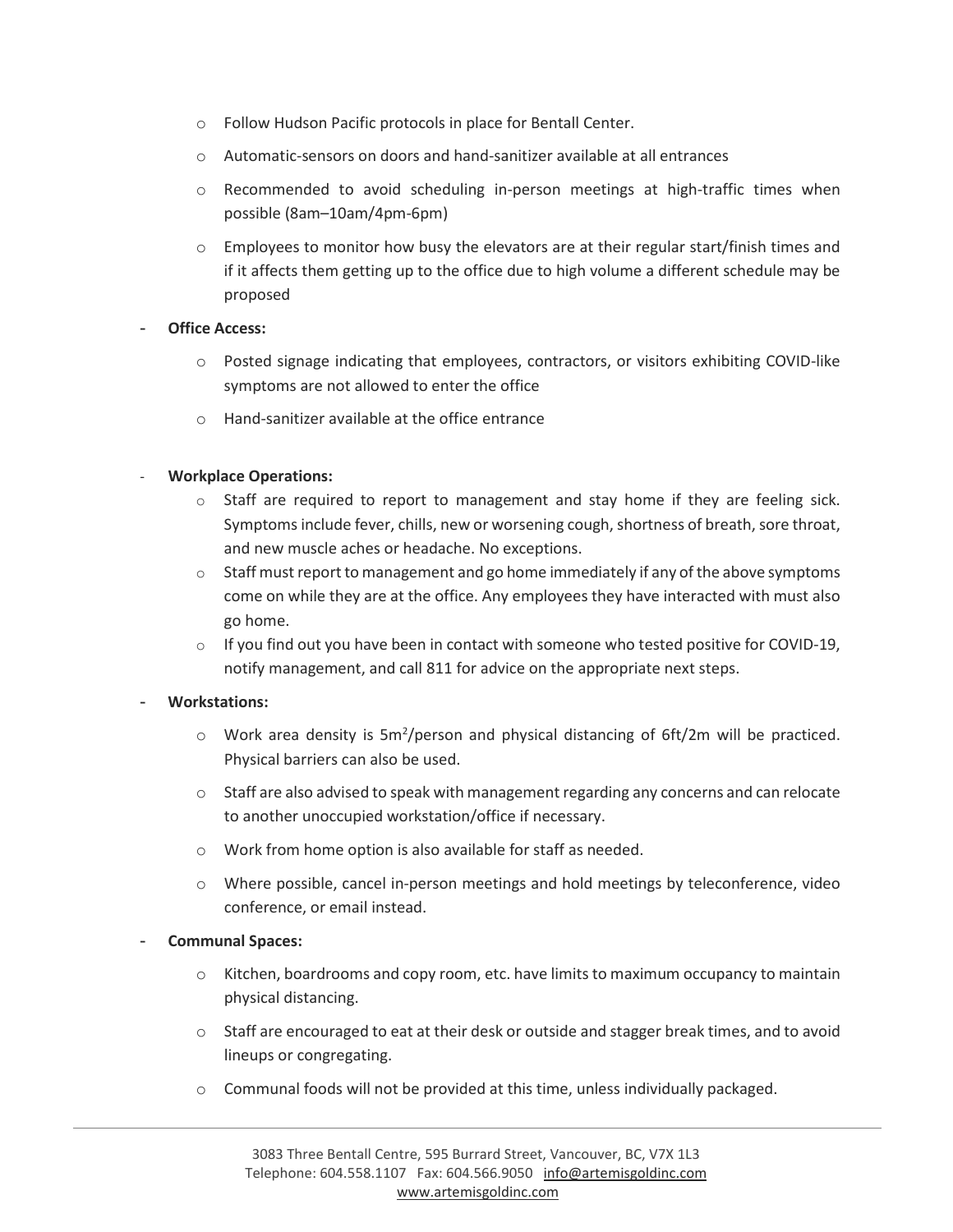- $\circ$  Communal doors to remain open throughout the workday to reduce contact with door handles.
- o Accessible bins for staff to dispose of used sanitizing wipes and other personal protective equipment will be available in all communal areas.
- $\circ$  Staff are advised to single use cutlery/dishware/glassware whenever possible. If reusable shared cups/dishware are used, they must be put directly in the dishwasher by the person who used them. All single use cutlery/dishware provided by the company is recyclable or compostable.
- o Coffee machine, kettle, and microwave are out of service at this time.
- $\circ$  Fridge is available for single use items; water cooler (hot/cold) is available for use.
- o Disinfectant spray/wipe all touched items after use.

## - **Outside Visitors:**

- $\circ$  Signage posted at the office entrance to inform everyone of the safety measures in place.
- $\circ$  Staff are encouraged to continue to use video and teleconferencing to limit outside visitors to the office. If required, visits to the workplace should be prearranged and staggered.
- $\circ$  Visitors will be required to provide contact information (name/phone number) for the sign-in sheet at the reception. This information will be kept by the Company for at least 14 days and then destroyed.
- $\circ$  Non-essential communal items, such as candy and magazines will be removed at this time.
- o No beverages will be offered at this time.
- o Accessible bins for visitors to dispose of used sanitizing wipes and other personal protective equipment will be available in all communal areas.
- **Deliveries:**
	- $\circ$  A contactless practice is in place for mail and deliveries; mail and parcels are to be left at designated area and reception will retrieve mail and packages after the delivery person has left the area.
	- o Request contactless delivery to maintain physical distancing requirement.
	- $\circ$  If a signature is required, the delivery person must provide their contact information for the sign-in sheet at reception

## - **Transportation/Travel**:

- o Non-essential transportation or business travel should be limited.
- o International travel Essential business travel must be assessed and approved on a case by case basis. International travel is discouraged at this time. International travelers must follow provincial self-isolation guidelines and stay away from the office for 14 days upon return.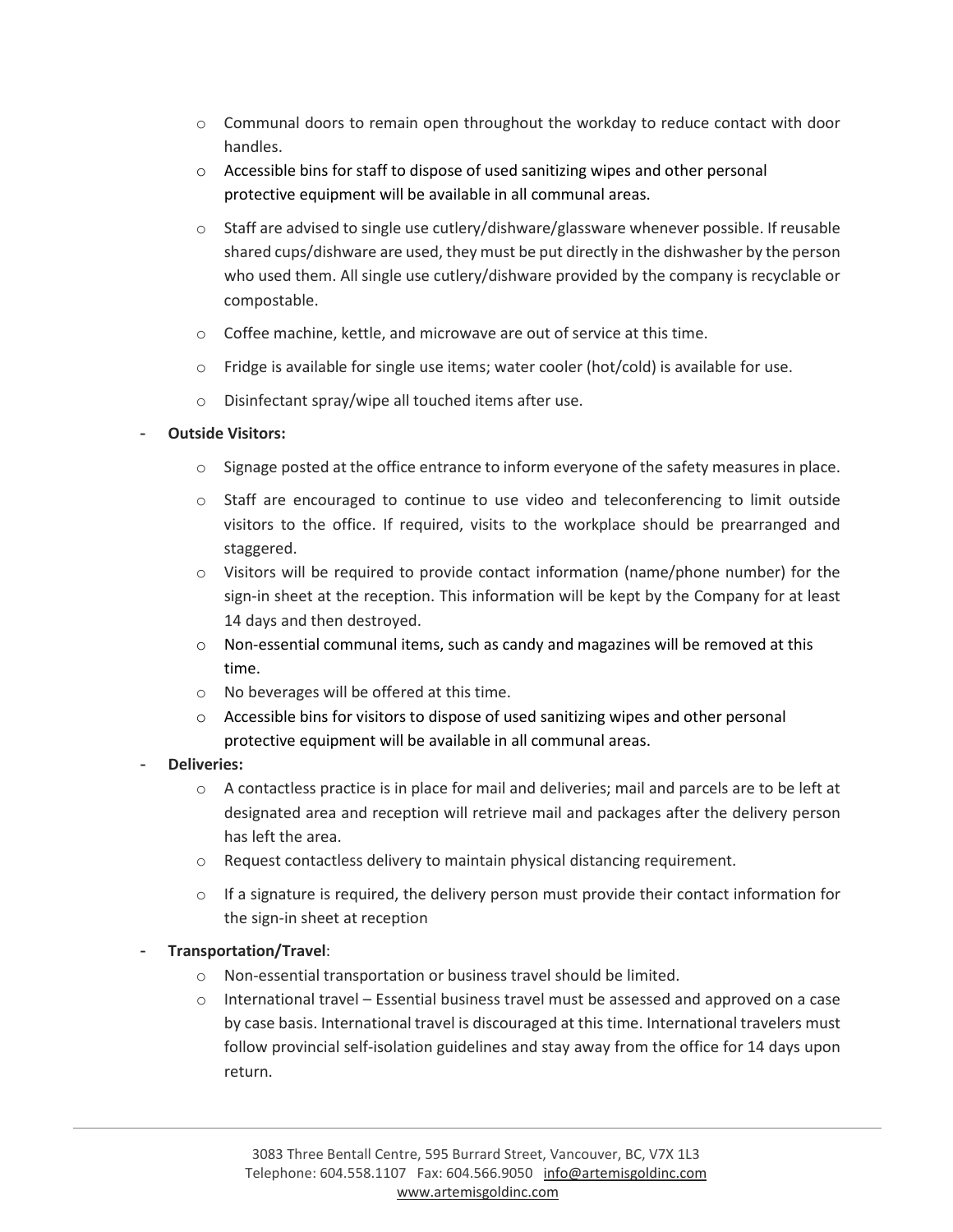- $\circ$  Domestic travel Business/site travel must be assessed and approved on a case by case basis. Physical distancing is recommended and PPE such as masks and gloves are provided to staff for periods where distancing cannot be maintained.
- **Elevator Use:**
	- o Follow Building safety measures outlined by Hudson Pacific and maintain social distancing.

### 2. **Engineering Controls:**

Markings were placed on the floor to indicate "stand behind" line when approaching reception. Need for installation of a plexiglass screen at reception to be reassessed at a later date.

### 3. **Administrative Controls:**

The rules and protocols listed below have been put in place. Signs regarding new rules and protocols are posted in relevant locations as reminders. In addition, all staff are emailed this Safety Plan prior to retuning to the office and given a "Welcome Back Kit" upon their return to the office.

- No handshake policy is in effect.
- **Cleaning and hygiene:**
	- o Handwashing guidelines are posted in the kitchen and bathrooms.
	- $\circ$  Additional cleaning regiment has been added for high-touch surfaces and communal areas, in addition to the will conduct routine office cleaning.
	- o Cleaners and disinfectants are provided in communal areas.
	- o Hand sanitizers are available at the entrance and throughout the office.
- **Communal spaces** have new usage and cleaning protocols, with signs as reminders.

### 4. **PPE:**

- As directed by the BC CDC and WorkSafeBC, we recommend following personal hygiene practices such as thorough and frequent handwashing, physical distancing, avoiding (whenever possible) the use of shared office equipment and diligent cleaning/disinfecting as keys to fighting the spread of COVID-19. However, we understand there are situations where additional protocols may be required. Regarding PPE, the employer will provide cloth and disposable masks and disposable gloves to use.
- Disposable masks and gloves are available on request for staff and visitors at reception.

### **STEP 4: DEVELOP COMMUNICATION PLANS AND TRAINING**

- Staff are asked to stay home if they are sick. Signs posted at the entrance also communicate the requirement to go/stay home when sick.
- Employer will continue to communicate through memoranda and emails, as required.